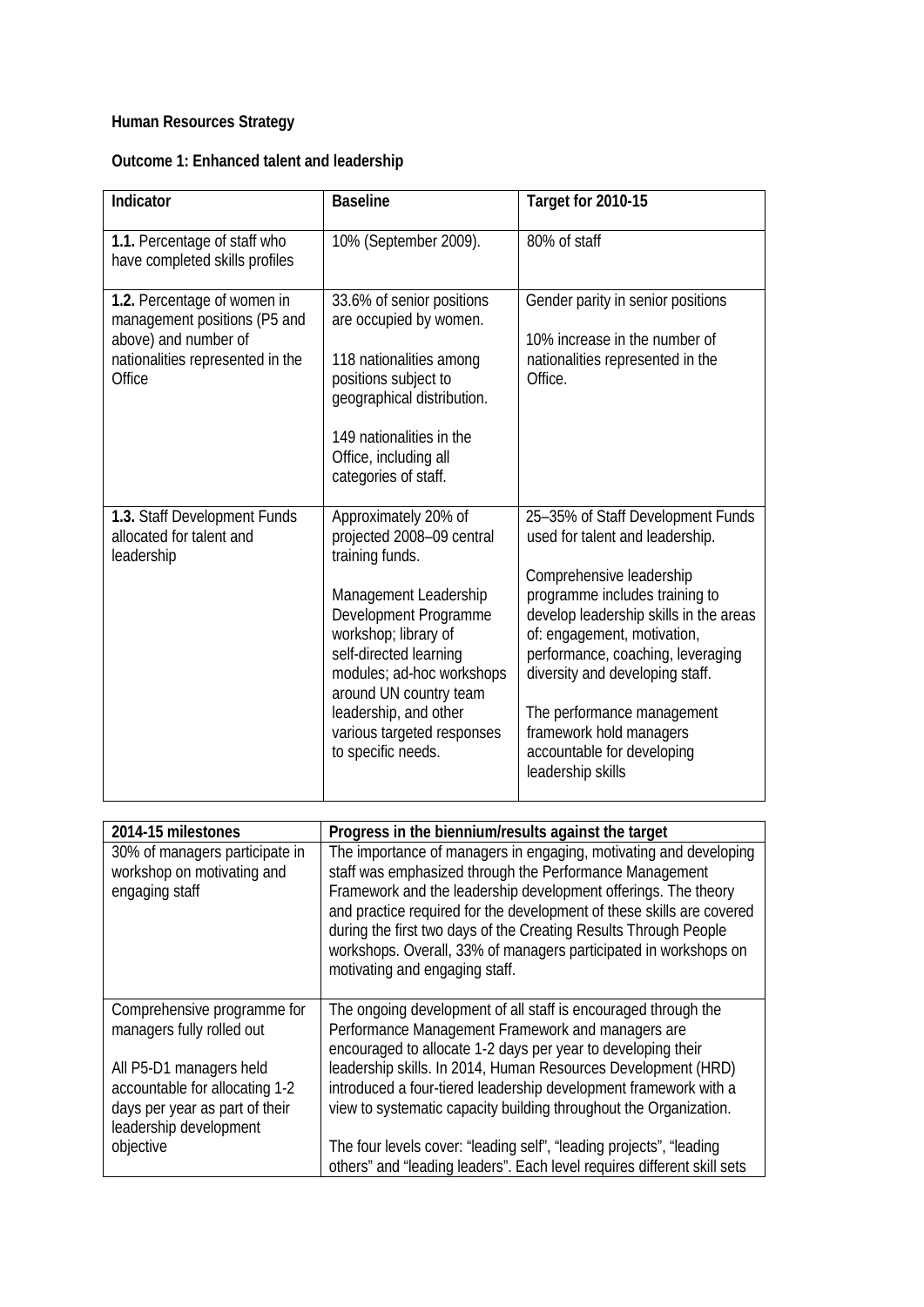|                                                                                                                            | and competencies, and, at each transition, these capabilities must<br>be developed in order to lead successfully. Guided by the ILO's<br>leadership competencies and the skill/behavioural requirements at<br>each leadership level, emphasis has been placed on customizing<br>initiatives to meet the unique needs of each target audience. The<br>expanded portfolio of leadership development offerings includes the<br>Executive Leadership and Strategic Management Programme<br>(ELSM) for senior managers, Upward Feedback for responsible<br>chiefs, Executive Leadership Coaching and Executive<br>Communications Coaching. HRD has regularly supported Directors<br>in the field to attend the United Nations Country Team Leadership<br>Skills (UNCT) course for senior leaders, organized by the United<br>Nations System Staff College (UNSSC). HRD has increased its<br>support for this system-wide capacity-building and networking event<br>in response to decisions taken during the review of the ILO field<br>structure.                                                                                                 |
|----------------------------------------------------------------------------------------------------------------------------|-----------------------------------------------------------------------------------------------------------------------------------------------------------------------------------------------------------------------------------------------------------------------------------------------------------------------------------------------------------------------------------------------------------------------------------------------------------------------------------------------------------------------------------------------------------------------------------------------------------------------------------------------------------------------------------------------------------------------------------------------------------------------------------------------------------------------------------------------------------------------------------------------------------------------------------------------------------------------------------------------------------------------------------------------------------------------------------------------------------------------------------------------|
| Design and plan implementation<br>of an electronic tool for analysis<br>and consolidation of Office<br>Wide training needs | In 2010-11 and 2012-13, learning needs identified on the basis of the<br>Performance Management Framework development objectives were<br>entered manually into stand-alone databases, through which they<br>were consolidated and analysed in order to provide biennial learning<br>needs reports. This process supported the centralized and<br>decentralized delivery of capacity development activities and<br>provided essential information for the design of the ILO's integrated<br>online talent management system, ILO People. The Performance<br>Management Framework requires that each Official discuss and<br>agree on at least one development objective with his or her<br>manager. The actions associated with this objective may be taken<br>from the library of available activities within the ILO People Learning<br>Management System or added on an ad hoc basis. Each activity<br>may be linked to a specific competency or category of learning.<br>Reports concerning office-wide needs may then be generated<br>through the system and the status of all internally tracked activities is<br>updated automatically. |
| The ILO e-recruitment system is<br>fully integrated with IRIS                                                              | Several important developments in the area of recruitment and<br>selection prevented the Office from fully integrating the ILO e-<br>recruitment system into IRIS. These include the adoption of a new<br>recruitment and selection procedure in 2014 and the intention of<br>several UN agencies to opt out of the existing e-recruitment portal.<br>HRD is following up on these developments and plans to revisit the<br>issue as appropriate during the biennium 2016-17.                                                                                                                                                                                                                                                                                                                                                                                                                                                                                                                                                                                                                                                                 |
|                                                                                                                            |                                                                                                                                                                                                                                                                                                                                                                                                                                                                                                                                                                                                                                                                                                                                                                                                                                                                                                                                                                                                                                                                                                                                               |

## **Outcome 2: Improved work quality and responsiveness through increased accountability**

| Indicator                                                                                                                              | <b>Baseline</b>                                                                                               | Target for 2010-15                                             |
|----------------------------------------------------------------------------------------------------------------------------------------|---------------------------------------------------------------------------------------------------------------|----------------------------------------------------------------|
| 2.1. Percentage of staff in key<br>positions undergoing<br>management training in internal<br>governance and operational<br>procedures | Participation in internal<br>governance-related training<br>is voluntary and limited to ad<br>hoc initiatives | 90% of managers and 75% of senior<br>P staff in key positions. |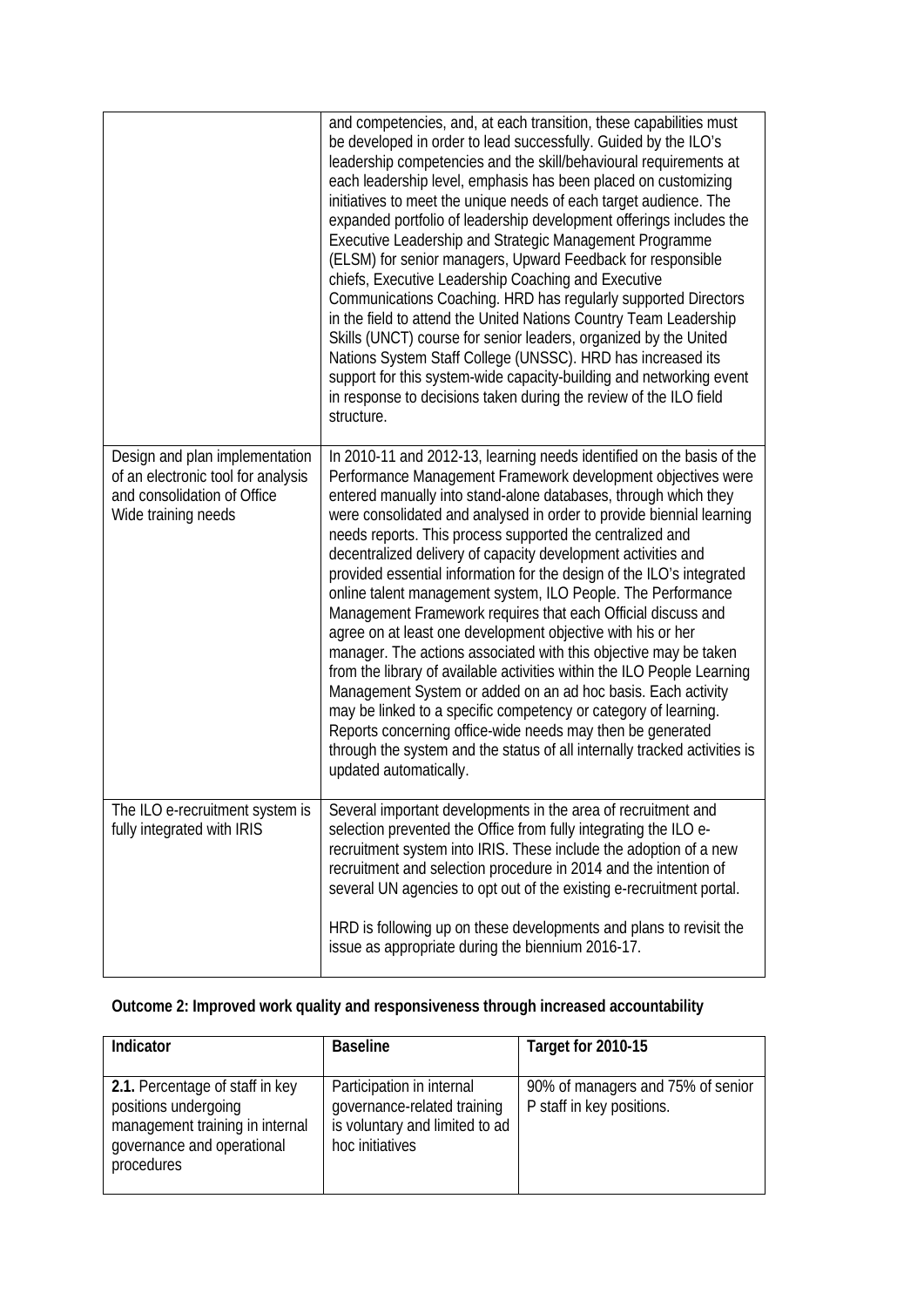| 2.2. Percentage of staff whose<br>performance appraisal report is<br>up to date under the new system | 57% of performance<br>appraisal reports submitted<br>within one year after due<br>date | 95% compliance.                                                                                                                                                            |
|------------------------------------------------------------------------------------------------------|----------------------------------------------------------------------------------------|----------------------------------------------------------------------------------------------------------------------------------------------------------------------------|
| 2.3 Existence of effective reward<br>and recognition mechanism                                       | Merit increments and<br>personal promotion<br>(adopted in the 1980s)                   | Effective rewards and recognition<br>mechanism, as well as effective<br>systems to deal with<br>underperformance, linked to the new<br>performance management<br>framework |

| 2014-15 milestones                                                                                                                   | Progress in the biennium/results against the target                                                                                                                                                                                                                                                                                                                                                                                                                                                                                                               |  |  |
|--------------------------------------------------------------------------------------------------------------------------------------|-------------------------------------------------------------------------------------------------------------------------------------------------------------------------------------------------------------------------------------------------------------------------------------------------------------------------------------------------------------------------------------------------------------------------------------------------------------------------------------------------------------------------------------------------------------------|--|--|
| Managers able to recognize<br>good performance and tackle<br>underperformance supported by<br>appropriate policies and<br>procedures | The Performance Management Framework, introduced in 2009,<br>emphasizes performance management as a continuous process of<br>dialogue and feedback. Throughout the period 2010-15, this cultural<br>change was reinforced through the Creating Results Through People<br>workshops, in which the first two days focused on individual<br>feedback and communication regarding performance and delivery.<br>These workshops cover aspects of motivation and engagement,                                                                                            |  |  |
|                                                                                                                                      | recognition of high performance and techniques for managing<br>performance problems. As part of the human resources reform<br>process, HRD has responded to the recommendations of the<br>working group review on Rewards and Recognition with a proposal<br>for a new framework. The review of this proposal is awaiting further<br>consultation with the Staff Union.                                                                                                                                                                                           |  |  |
| Internal governance training<br>available to key existing and<br>newly appointed staff                                               | Since the introduction of the Internal Governance online e-Learning<br>Programme in 2013, HRD has been working with the relevant<br>departments to ensure that workshops are available in all key areas<br>of governance and are delivered in a timely manner to a variety of<br>target audiences. An audit of existing and planned offerings has<br>been completed and action has been taken to ensure that any<br>identified gaps have been addressed.                                                                                                          |  |  |
| New Orientation<br>courses/activities available to a<br>wider audience                                                               | HRD ensures that the majority of officials recruited under the<br>Regular Budget take part in one of the four orientation workshops<br>that are organized for new officials during each biennium. In addition<br>to the previous audience of Professional staff, the target group has<br>been further expanded to include General Service Staff, National<br>Officers, Junior Professional Officers and the directors and staff of<br>technical cooperation projects.                                                                                             |  |  |
|                                                                                                                                      | Recognizing that all staff would benefit from a structured introduction<br>to the Organization, HRD and the ILO International Training Centre<br>(ITC-ILO) in Turin have been working with ILO experts in various<br>fields to develop an on online induction programme. The full<br>programme will consist of a new introductory course, combined with<br>the Internal Governance Programme and three other existing<br>e-learning programmes targeting the core mandate of the Office. The<br>new course introduces new officials to the mission and mandate of |  |  |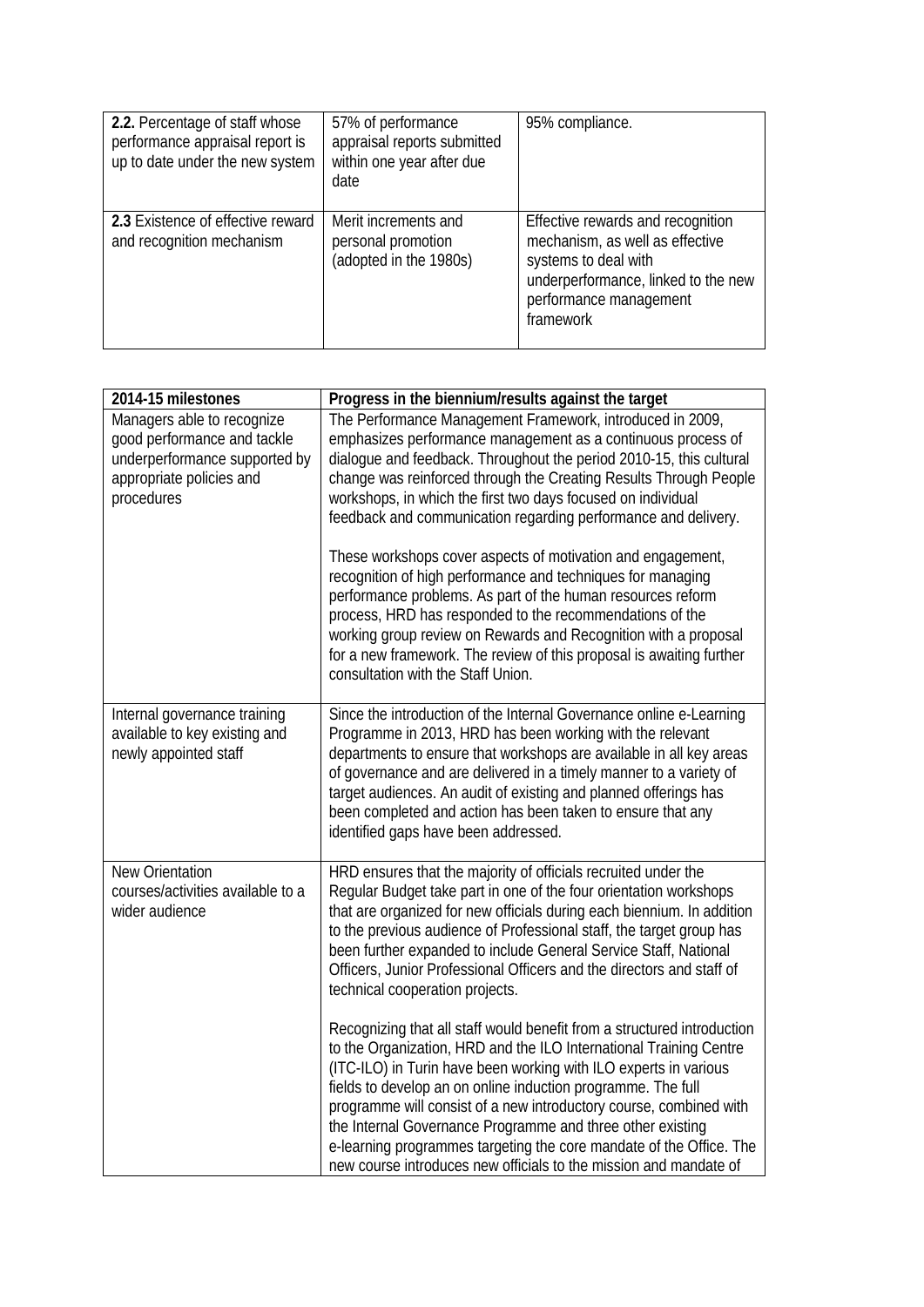## **Outcome 3: Improved staff effectiveness and efficiency through teamwork and collaboration**

| Indicator                                                                                                                  | <b>Baseline</b>                                                                   | Target for 2010-15                                                                                                                                                                   |
|----------------------------------------------------------------------------------------------------------------------------|-----------------------------------------------------------------------------------|--------------------------------------------------------------------------------------------------------------------------------------------------------------------------------------|
| <b>3.1 Number of officials</b><br>participating in team building<br>and collaboration training                             | 5-10% of activities based on<br>the 2006-07 staff<br>development activity report. | Teamwork and collaboration cut<br>across all group-based activities and<br>the performance management<br>framework and are an integral part of<br>leadership development objectives. |
| 3.2. Number of ILO detachments<br>within the UN system, with<br>constituents' organizations, and<br>other outside entities | 25 staff movements in 2007-<br>09 (10 to UN, 2 with private<br>sector).           | Increase of 20% of total number of<br>movements.                                                                                                                                     |

| 2014-15 milestones                                                                                                                                                                        | Progress in the biennium/results against the target                                                                                                                                                                                                                                                                                                                                                                                                                                  |
|-------------------------------------------------------------------------------------------------------------------------------------------------------------------------------------------|--------------------------------------------------------------------------------------------------------------------------------------------------------------------------------------------------------------------------------------------------------------------------------------------------------------------------------------------------------------------------------------------------------------------------------------------------------------------------------------|
| Workshops for all staff on team<br>building                                                                                                                                               | Leadership development activities at all levels incorporated aspects<br>of teamwork and collaboration.                                                                                                                                                                                                                                                                                                                                                                               |
|                                                                                                                                                                                           | Collaboration is one the ILO's core competencies and all staff<br>members with supervisory responsibilities are evaluated through<br>upward feedback using specific managerial indicators for each<br>competency.                                                                                                                                                                                                                                                                    |
|                                                                                                                                                                                           | HRD supports the organization of team-building workshops for all<br>staff through a pool of facilitators with expertise in organizing such<br>activities. These facilitators have been evaluated and selected by<br>HRD through a formal recruitment procedure and are retained under<br>a framework agreement with pre-defined rates and conditions with<br>the aim of encouraging individual work units to take advantage of<br>their services and simplifying the hiring process. |
|                                                                                                                                                                                           | Biennial statistics show that in 2014, 75% of all off-site meeting<br>requests indicated that the event had a focus on teamwork and<br>collaboration. This number rose to 90% in 2015.                                                                                                                                                                                                                                                                                               |
| Maintain at the same level<br>(At least five staff members<br>each year proactively<br>encouraged and enabled to<br>undertake exchange<br>programmes within and outside<br>the UN system) | 17 staff members undertook an exchange to various UN agencies<br>during 2014-2015, more than twice the number from the previous<br>biennium and well above the intended target, confirming the positive<br>signs which have occurred in terms of overall mobility of ILO staff<br>members during the reporting period.                                                                                                                                                               |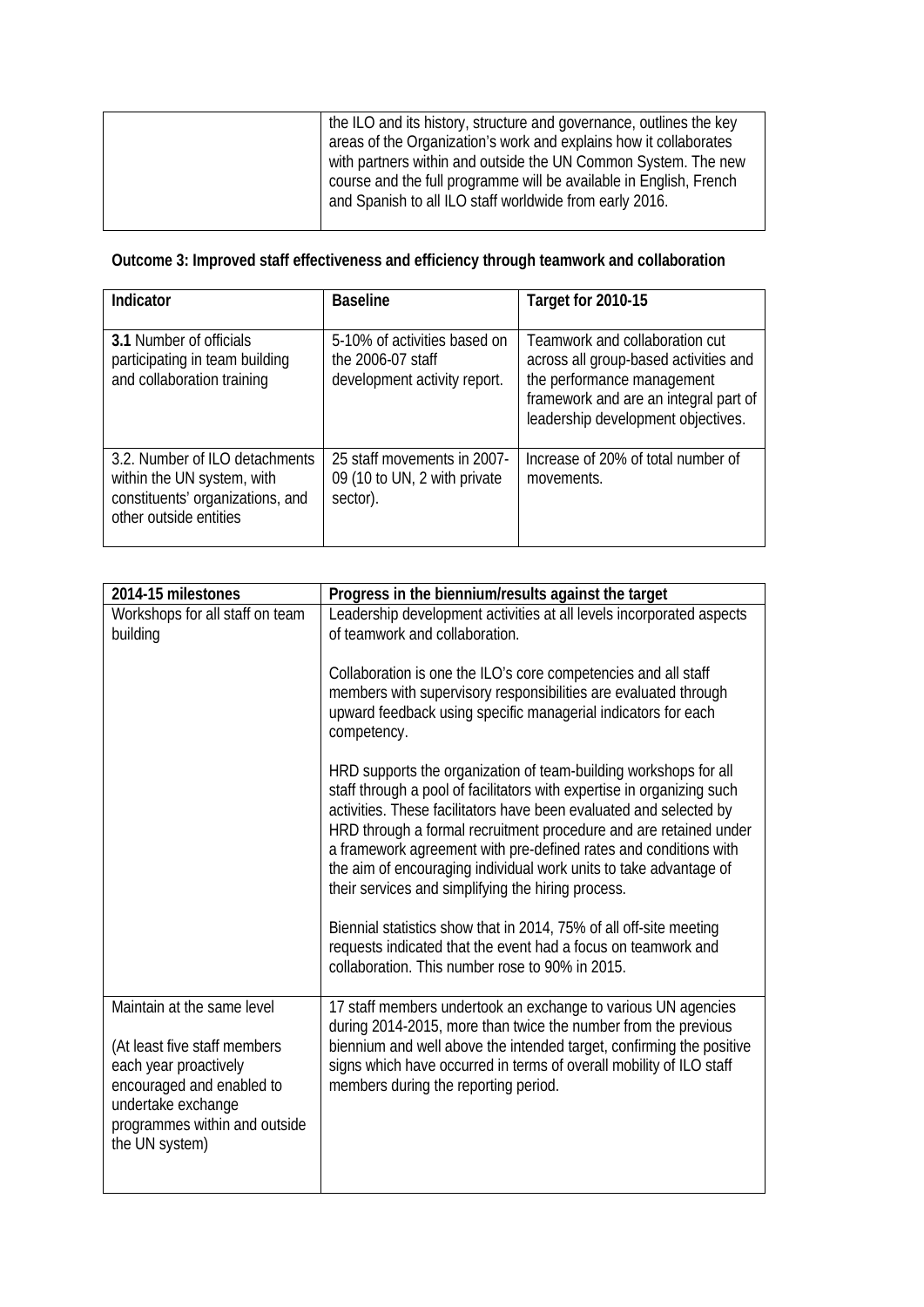| Maintain at the same level<br>(At least four recruitments per<br>year target staff on secondment<br>from UN system agencies or<br>exchange programmes with<br>constituents?) | Number of secondments from other agencies was maintained in<br>2014-15 at a similar level to the previous biennium (14 in 2014-15 -<br>13 in 2012-13), well above the intended target.                                                                                                                                                                                                                                                                                      |
|------------------------------------------------------------------------------------------------------------------------------------------------------------------------------|-----------------------------------------------------------------------------------------------------------------------------------------------------------------------------------------------------------------------------------------------------------------------------------------------------------------------------------------------------------------------------------------------------------------------------------------------------------------------------|
| Rewarding staff and teams on<br>collaboration                                                                                                                                | A review of the proposed new rewards and recognition framework is<br>awaiting consultation with the Staff Union. The proposed framework<br>aims to:<br>motivate and reward exceptional performance<br>٠<br>recognize staff contributions that support individual, team,<br>department and/or organizational values and goals<br>provide both individual and team recognition and rewards<br>encourage greater collaboration and teamwork, innovation<br>and client service. |

## **Outcome 4: Increased staff satisfaction and performance through enabling working environment**

| Indicator                                                                       | <b>Baseline</b>                                                                          | Target for 2010-15                                                                            |
|---------------------------------------------------------------------------------|------------------------------------------------------------------------------------------|-----------------------------------------------------------------------------------------------|
| 4.1 MOSS compliance for all<br><i>locations</i>                                 | 95% compliance in<br>established offices                                                 | Maintain full compliance.                                                                     |
|                                                                                 | Project offices being<br>assessed                                                        |                                                                                               |
| 4.2. Proportion of work-related<br>issues solved through informal<br>mechanisms | 20% of reported work-<br>related issues led to formal<br>dispute resolution<br>machinery | Proportion of conflict leading to<br>formal dispute resolution machinery<br>not to exceed 25% |
| 4.3. Level of satisfaction of staff                                             | To be determined through<br>staff survey to be conducted<br>in 2010                      | 10% increase of staff satisfaction                                                            |

| 2014-15 milestones               | Progress in the biennium/results against the target                   |
|----------------------------------|-----------------------------------------------------------------------|
| Managers are empowered and       | HRD has provided a range of activities, including the Creating        |
| accountable to resolve conflicts | Results through People workshops on feedback and on-going             |
| related to performance. The      | dialogue, as well as specific training on conflict management, in     |
| percentage of disagreements      | order to empower managers to address performance issues. Internal     |
| on performance reaching the      | coaching in this area is available to managers and staff members on   |
| Reports Board is reduced         | a confidential basis; external coaches from within the ILO's coaching |
|                                  | pool have also helped managers to address these issues. The           |
| Ongoing monitoring (of           | Reports Board secretariat reviews all performance appraisals and      |
| occupational safety and health   | has noted increased evidence of on-going dialogue and effective       |
| policy)                          | management of underperformance. The secretariat refers any cases      |
|                                  | of concern to the Reports Board, which has also noted a positive      |